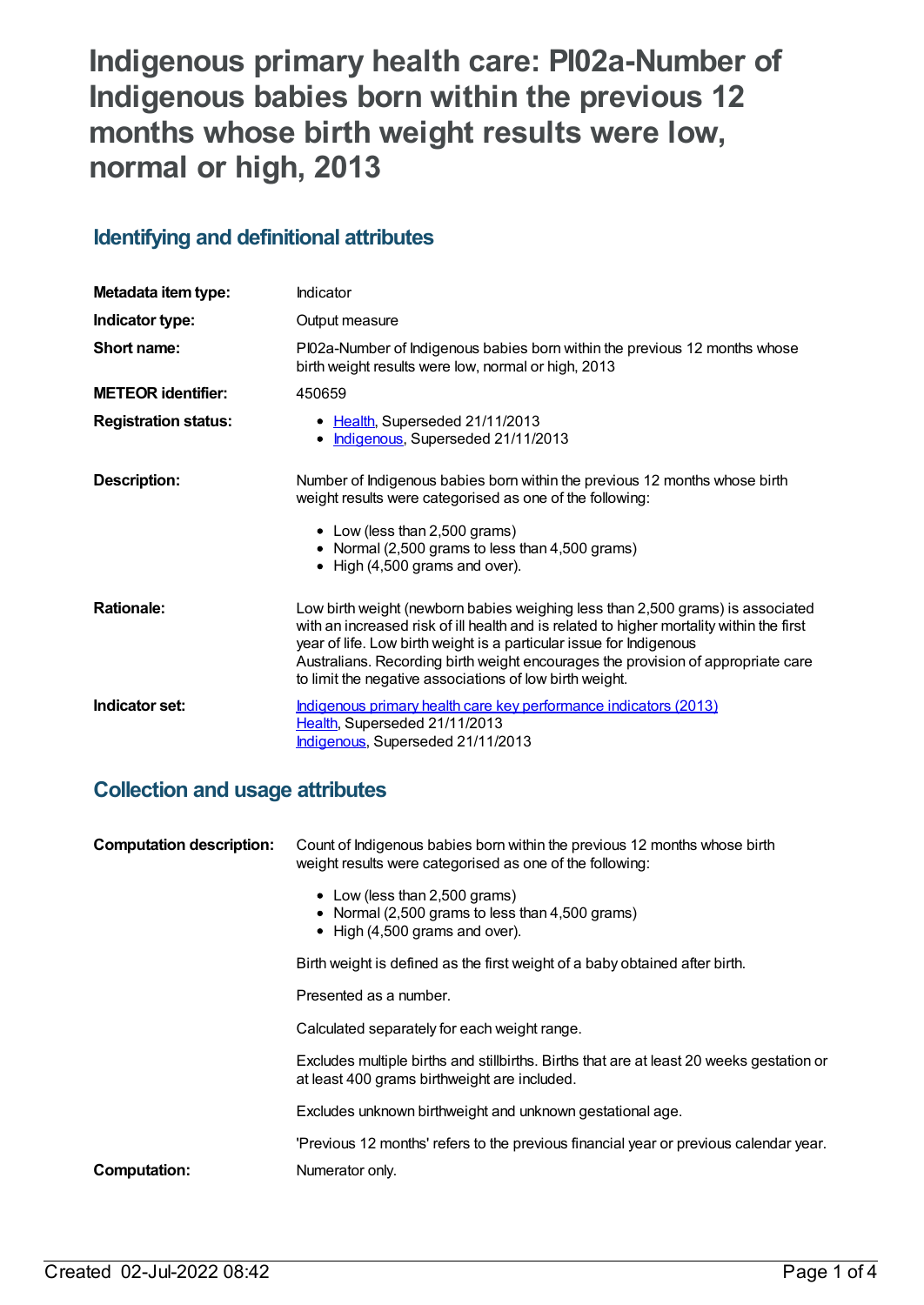**Numerator:** Calculation A: Number of Indigenous babies born within the previous 12 months whose birth weight was recorded at the primary health care service with a result categorised as low (less than 2,500 grams).

> Calculation B: Number of Indigenous babies born within the previous 12 months whose birth weight was recorded at the primary health care service with a result categorised as normal (2,500 grams to less than 4,500 grams).

Calculation C: Number of Indigenous babies born within the previous 12 months whose birth weight was recorded at the primary health care service with a result categorised as high (4,500 grams and over).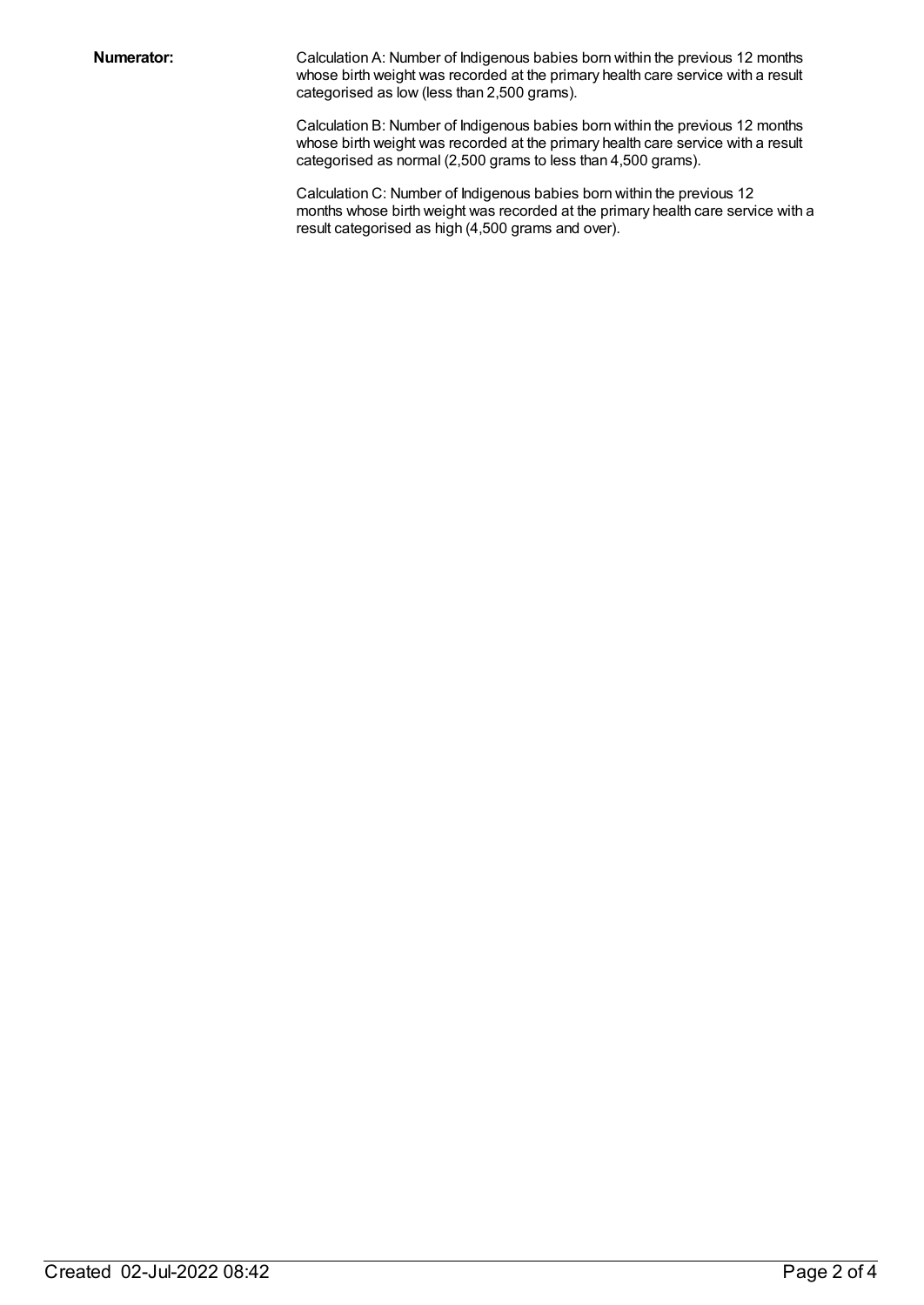[Birth—birth](https://meteor.aihw.gov.au/content/269949) status, code N

**Data Source**

[Indigenous](https://meteor.aihw.gov.au/content/430643) primary health care data collection

**NMDS / DSS**

[Indigenous](https://meteor.aihw.gov.au/content/430629) primary health care DSS 2012-14

**Guide for use**

Only live births are included.

#### **Data Element / Data Set**

Birth [event—birth](https://meteor.aihw.gov.au/content/269994) plurality, code N

**Data Source**

[Indigenous](https://meteor.aihw.gov.au/content/430643) primary health care data collection

**NMDS / DSS**

[Indigenous](https://meteor.aihw.gov.au/content/430629) primary health care DSS 2012-14

**Guide for use**

Only singleton births are included.

#### **Data Element / Data Set**

Person-Indigenous status, code N

**Data Source**

[Indigenous](https://meteor.aihw.gov.au/content/430643) primary health care data collection

**NMDS / DSS**

[Indigenous](https://meteor.aihw.gov.au/content/430629) primary health care DSS 2012-14

**Guide for use**

The baby is considered Indigenous if one or both parents identify as Indigenous.

#### **Data Element / Data Set**

[Birth—birth](https://meteor.aihw.gov.au/content/459938) weight, code N

**Data Source**

[Indigenous](https://meteor.aihw.gov.au/content/430643) primary health care data collection

**NMDS / DSS**

[Indigenous](https://meteor.aihw.gov.au/content/430629) primary health care DSS 2012-14

# **Representational attributes**

| <b>Representation class:</b> | Count  |
|------------------------------|--------|
| Data type:                   | Real   |
| Unit of measure:             | Person |